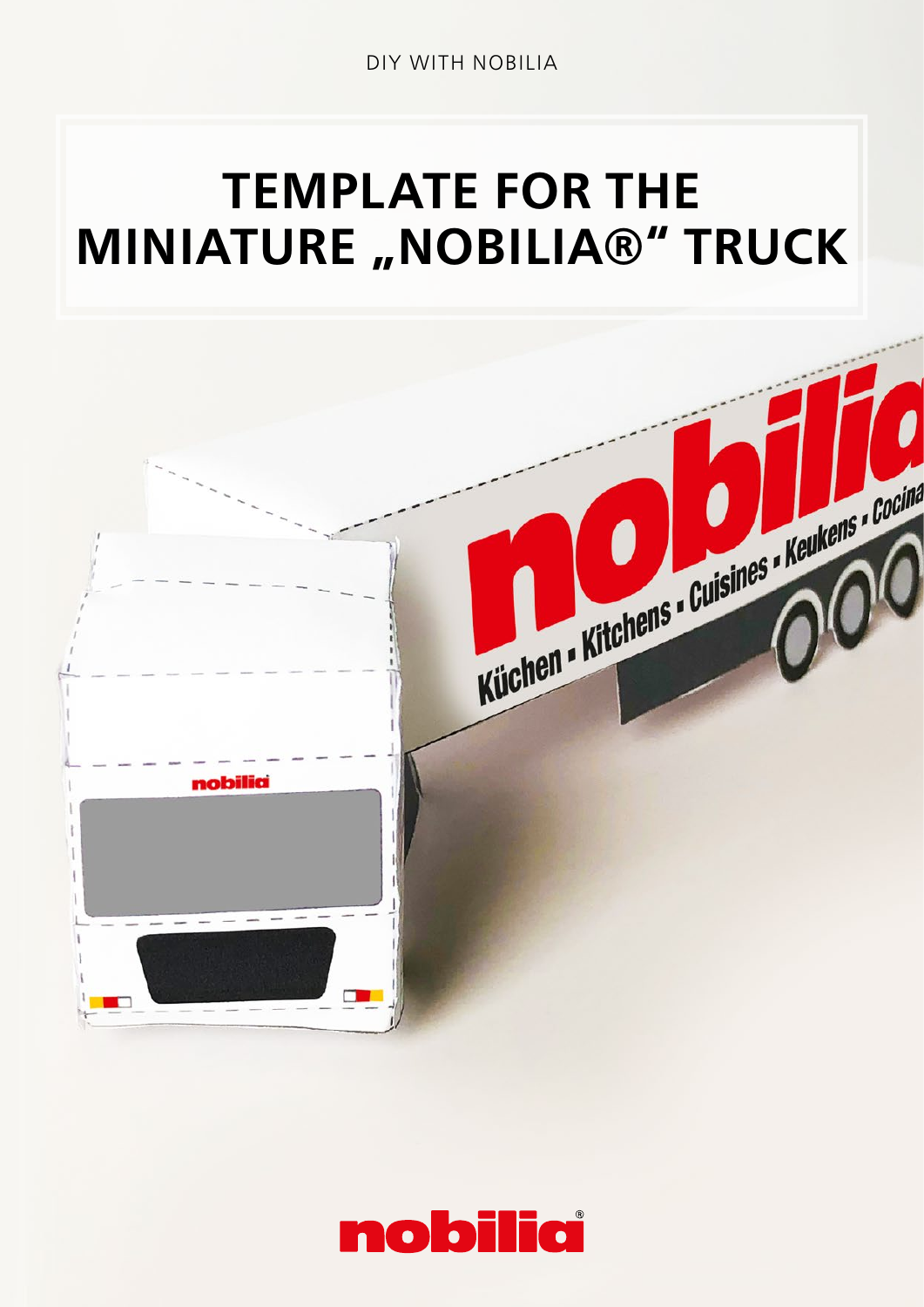

## **MINIATUR- "nobilia®"-TRUCK**

The cute miniature "nobilia $\mathcal{D}$ " truck is really easy to make, and great fun. And if you like, you can even upgrade the loader. You might want to colour it with crayons or felt tips.

## HOW TO DO IT

- **01.** Print the template for the truck on standard paper. Depending on the grammage your printer allows, you can also use thicker paper (130-160 g/m²). This will make the model more stable. Of course, you can also use standard printer paper of 80-90 g/m².
- **02.** Cut all 4 individual parts out along the outlines.
- **03.** Fold along the broken lines.
- **04.** Apply glue to the adhesive tabs and assemble the individual elements. It's best to start by sticking A to A and finish gluing this side before going to the other side and gluing B to B, and continuing on that side.



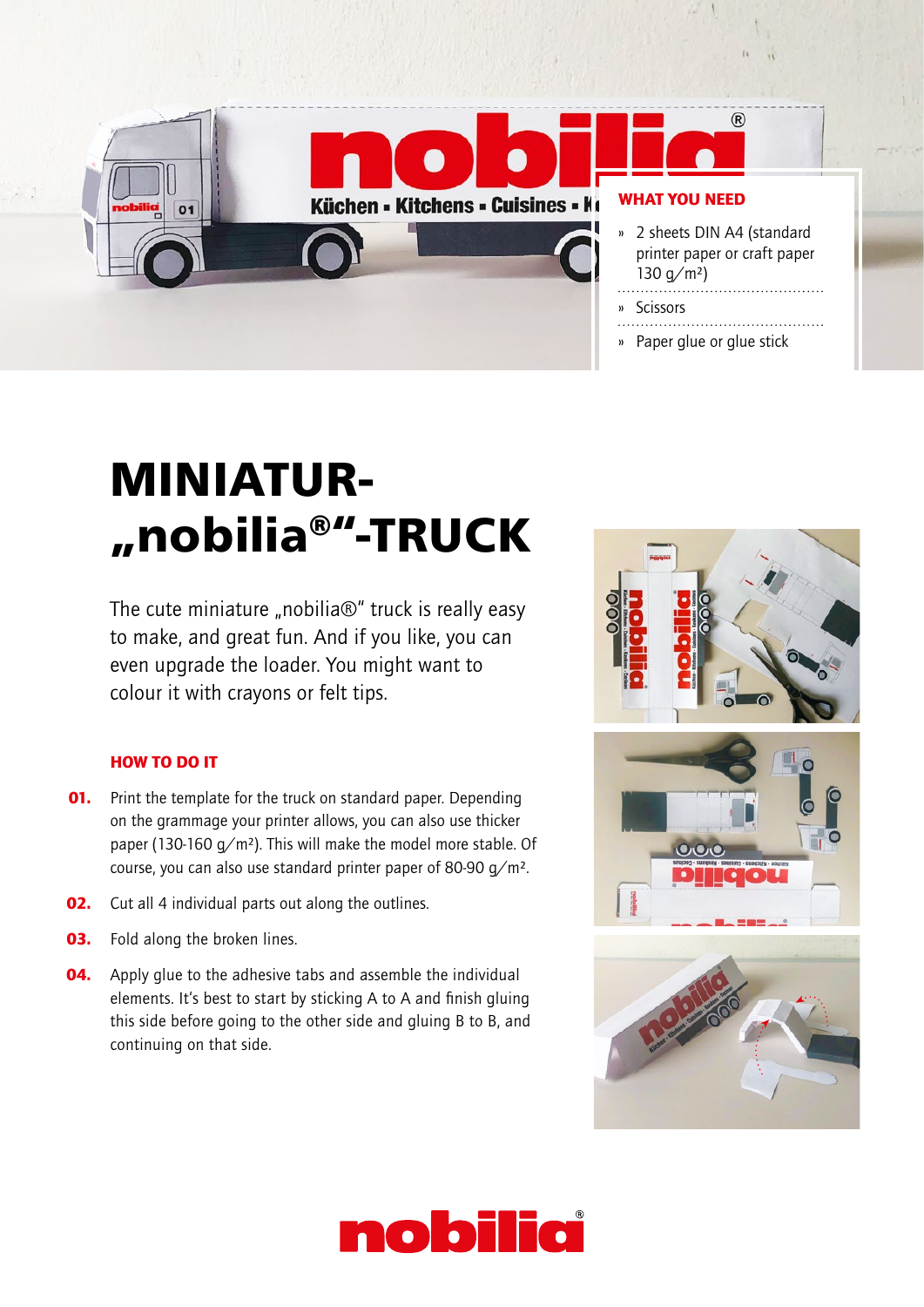